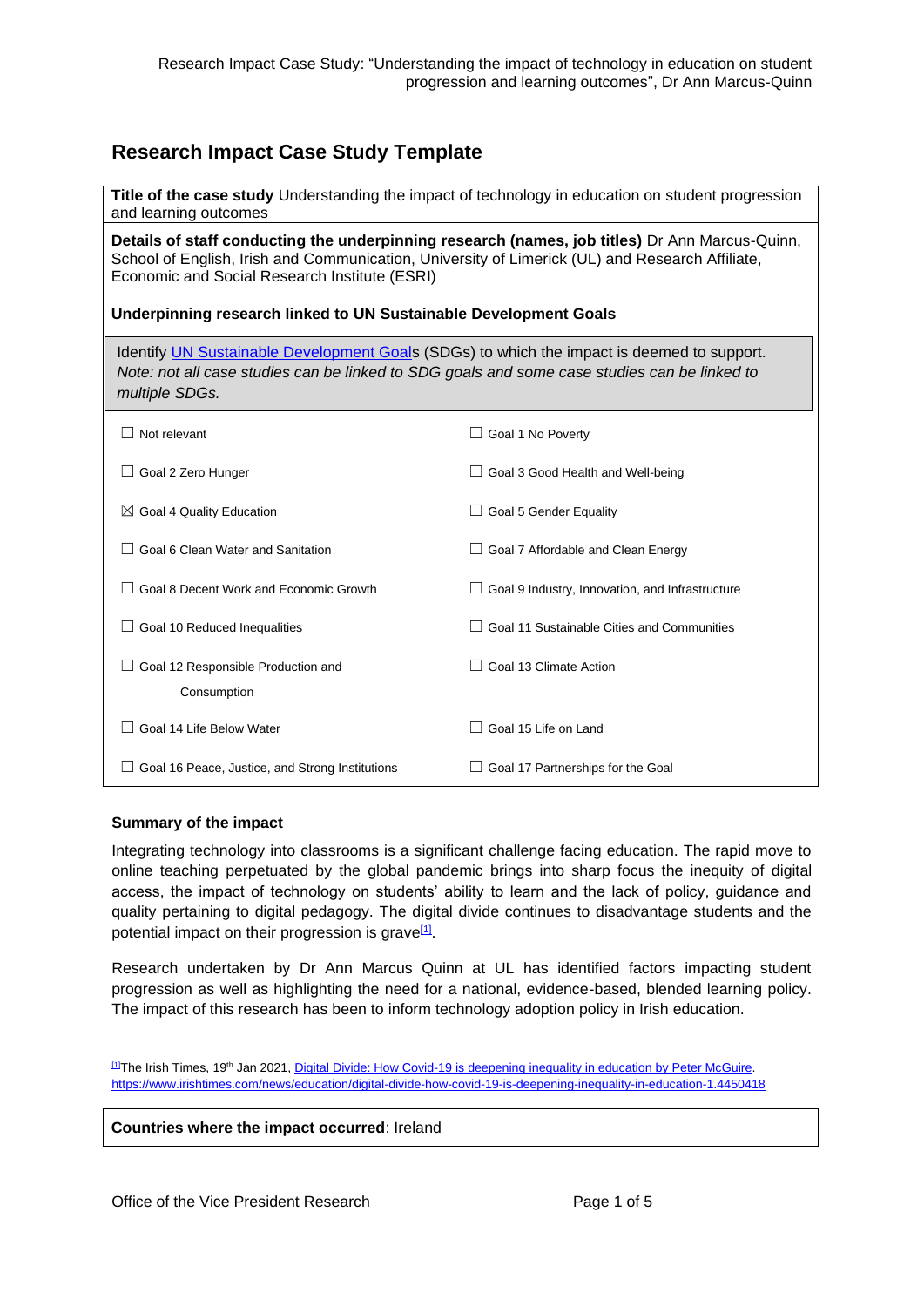**Beneficiaries:** Second-level schools, including stakeholders: students, teachers, administration, parents and carers; policy-makers of second-level education

### **Description of the impact**

The research has impact in two main areas:

- Equality of opportunity
- Student health and wellbeing.

#### **Impact equality of opportunity, on student learning, and quality of experience**

Teaching in a national context is important to our educational experience and cultural heritage. It is vital that there are quality resources tailored to the needs of a country's learners. Part of this research explored digital resources for post-primary students and the resources' localisation<sup>1</sup>. It found gaps in resourcing for important subjects. In particular, humanities lacked available localised content.

Ten years ago, the lack of curriculum-relevant digital resources was a common concern of postprimary teachers who were considering using digital technology in the classroom<sup>2, 3</sup>. There is a greater lack in less-populated countries where the market size for bespoke curricular-relevant materials does not support a commercial market for teaching materials.

Since 2004, Dr Marcus-Quinn, School of English, Irish and Communication, UL and Economic and Social Research Institute (ESRI) Research Affiliate has collaborated with teaching professionals and researchers to focus on the design and development of digital learning resources at third-level (Ref 7) and post-primary (Ref 8). The research led to the development of best-practice pedagogical principles and open-source educational resources. It ensured accessibility, content quality, and supported learning outcomes.

For example, working with Barbara Geraghty UL's School of Modern Languages and Applied Linguistics, Dr Marcus-Quinn created resources for all undergraduate students of Japanese. Implementation of these principles and resources in the classroom led to improvements in acquiring Japanese syllabary (Hiragana); students grasped Hiragana twice as quickly as those using paperbased materials (Ref 9). The co-collaborators also considered accessibility guidelines at every stage of design and development, creating a resource accessible to all learners. As a result, in 2007<sup>4</sup> , the Hiragana resource was awarded the European Commissions' European Language Label. Its template has been used since to create additional resources.

Finally, in 2014, Dr Marcus-Quinn collaborated with Dr Tríona Hourigan, a post-primary teacher with postdoctoral experience. They were appointed as Ireland's management committee members on the EU COST Action eRead. This policy/practice collaboration enabled learnings to be shared across different educational sectors. Furthermore, as editors of leading handbooks on digital learning and

<sup>2</sup> Conway, P., Murphy, R., Rath, A., Hall, K., (2009) Learning to Teach, Report commissioned by The Teaching Council [Online] Available a[t https://www.teachingcouncil.ie/en/publications/research/documents/learning-to-teach-and-its-implications-for-the](https://www.teachingcouncil.ie/en/publications/research/documents/learning-to-teach-and-its-implications-for-the-continuum-of-teacher-education.pdf)[continuum-of-teacher-education.pdf](https://www.teachingcouncil.ie/en/publications/research/documents/learning-to-teach-and-its-implications-for-the-continuum-of-teacher-education.pdf) [Accessed 12 March 2021]

<sup>3</sup> Marcus-Quinn, A., (2013) *Digital repositories and their associated services: from capacity building to sustainability.* In:

Emerging Issues III in Higher Education: from capacity building to sustainability, O'Farrell C. and Farrell, A., (eds) EDIN. <sup>4</sup> European Languages Initiative [Online] https://ec.europa.eu/education/policies/multilingualism/europeanlanguage-initiatives\_en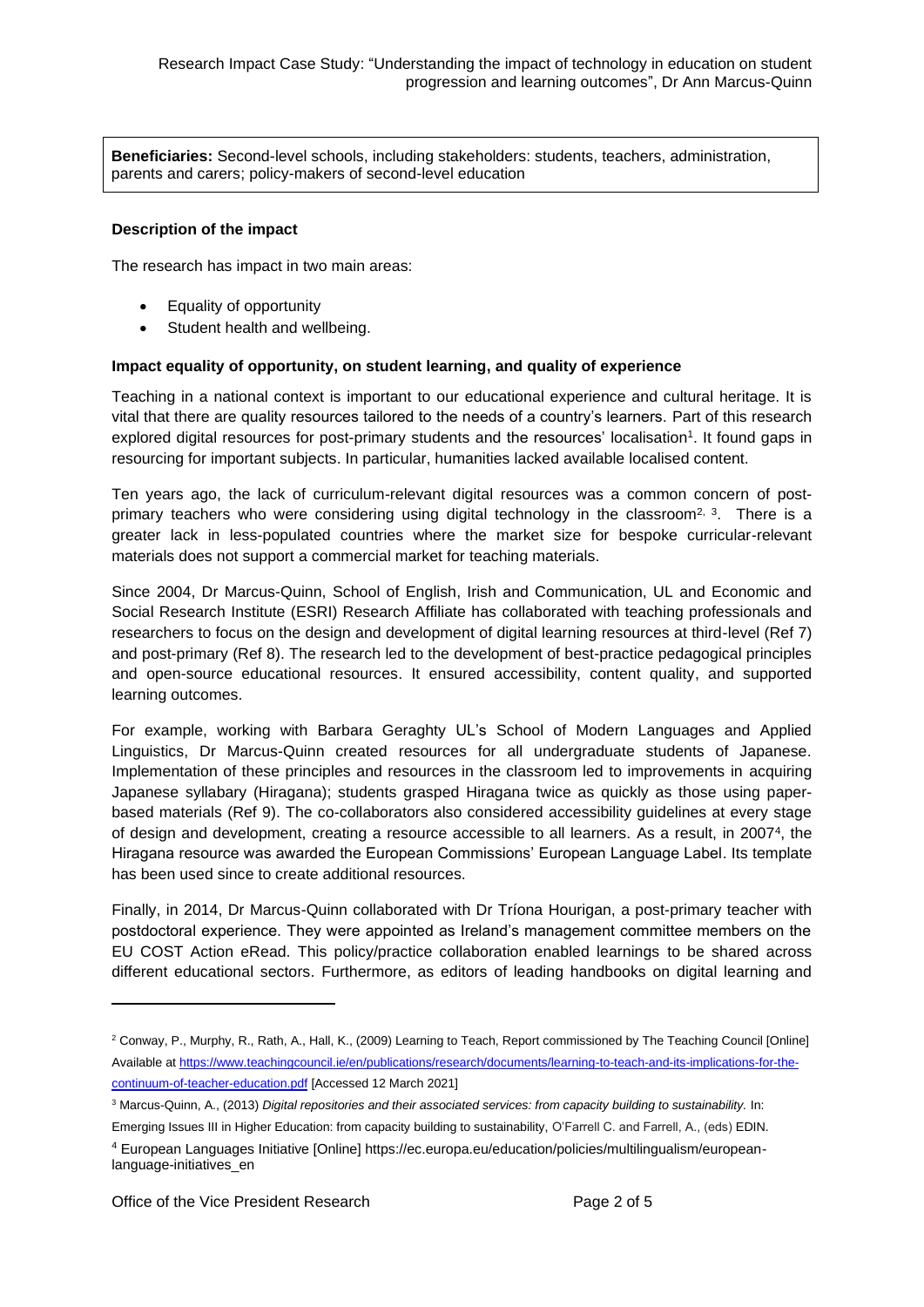open education (Ref 10), the collaborators curated international research in online learning, the most challenging area for education in our time. The collaboration grew when Professor Selina McCoy, Economic and Social Research Institute became involved. It went on to generate a series of reports, including a European Commission examination of complexity in the digital learning movement and the continued digital divide (Ref 1-4).

### **Impact on student health and wellbeing, student engagement, and student progression**

In 2019, Dr Marcus-Quinn was chosen as the discipline expert on a report commissioned into the tablet-only policy of Ratoath College by the Louth Meath Education and Training Board. The report (Source 1) found the school's digital school policy was negatively impacting students, both psychologically and physically. In the classroom, the tablets distracted the students. Physically, the extended screen time negatively impacted their health and wellbeing. The technology contributed to bad posture, headaches, and back-pain. In addition, parents founds student progress contentious. Parents with multiple children in a school could compare tablet-only versus traditional learning experiences, and they reported better progress for children in the non-technology environment.

In 2020, the report led Ratoath College to reverse its tablet-only policy. The move was described as a landmark one, likely to influence "how other secondary schools incorporate technology in the classroom"<sup>5</sup> .

To date, this research directly impacts distinct groups of students and informs individual school policy. However, currently, Covid-19 has led to mass school closures throughout the world and a rapid global move to wholly online learning. The entire student population experiences complete and immersive digital learning. Yet, there is little policy, framework, or guidance for schools to deliver this immersion.

Both before and throughout this move to online learning, the research partners have been active public commentators <sup>6</sup>. In particular, they have been country experts whose findings informed best approaches to the Irish digital divide. During school closures, on RTÉ news, Dr Marcus-Quinn advised teachers how best to incorporate digital materials into their teaching for the first time.<sup>7</sup> Furthermore, the research partnership highlighted the universality of television as an equitable medium and the importance of investment in public education broadcasting<sup>8</sup>.

The challenges of digital education, as evidenced in this body of research, is a very real and lived experience for students across all sectors and countries. It tackles a national framework for digital education. It also moves swiftly to enhance the Irish reputation for educational excellence with a reputation for equity of all students in all modes of learning. It has never been timelier.

<sup>5</sup> The Irish Times. February 2020. iPads in school experiment gets fail mark as kids go shopping and gaming. https://www.irishtimes.com/news/education/ipads-in-school-experiment-gets-fail-mark-as-kids-go-shopping-andgaming-1.4187316

<sup>&</sup>lt;sup>6</sup> The Irish Times, 19th Jan 2021, Digital Divide: How Covid-19 is deepening inequality in education by Peter McGuire. https://www.irishtimes.com/news/education/digital-divide-how-covid-19-is-deepening-inequality-ineducation-1.4450418

 $7$  RTE (2020), How second-level schools are rising to the challenge of remote learning [online] <https://www.rte.ie/news/coronavirus/2020/0318/1123815-coronavirus-education/>

<sup>&</sup>lt;sup>8</sup> The Irish Times, 06 October 2020 Here's a solution to remote learning if schools shut: the humble TV [online] <https://www.irishtimes.com/news/education/here-s-a-solution-to-remote-learning-if-schools-shut-the-humble-tv-1.4366383>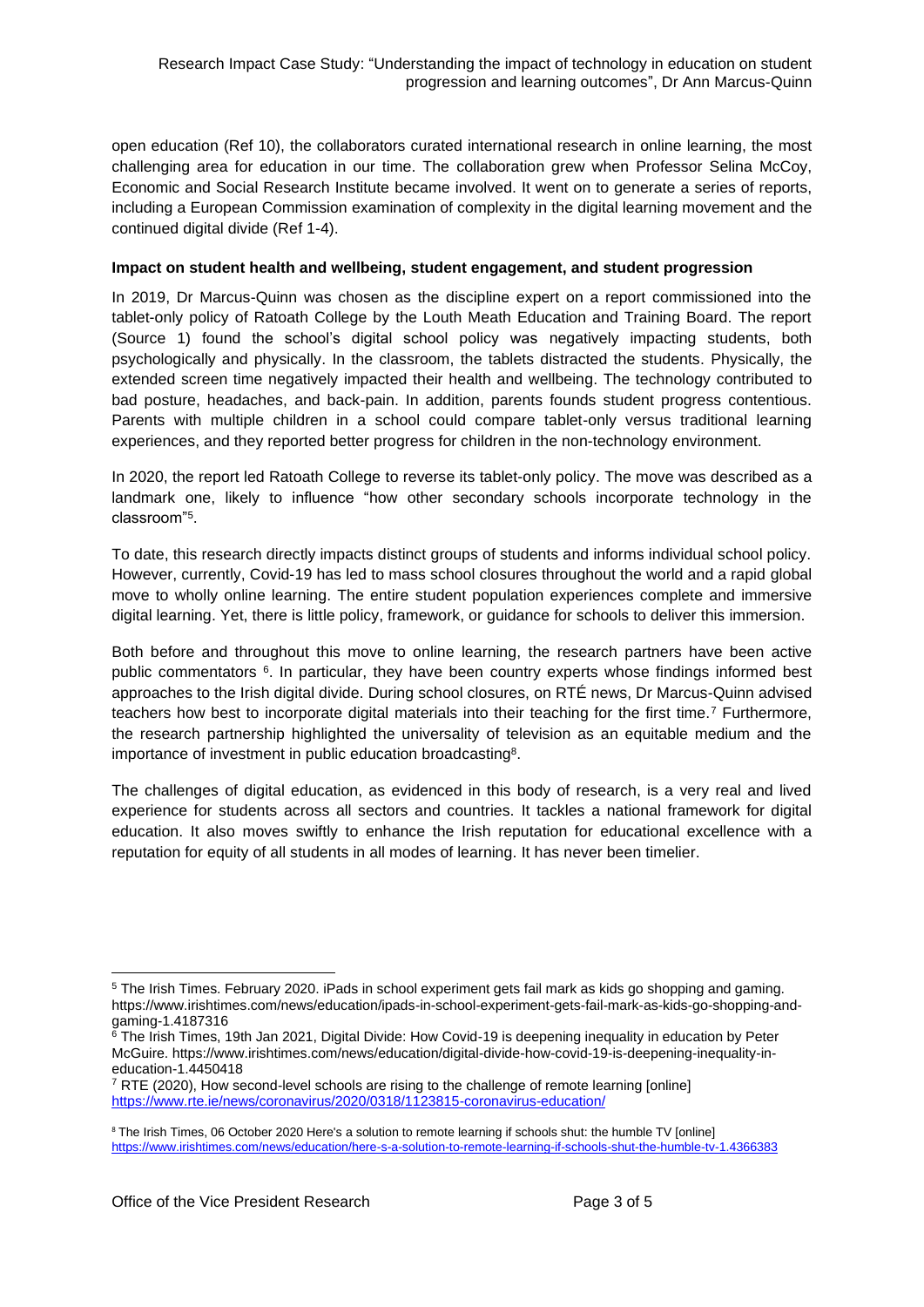## **Evidence of impact**

- 1. Dune, C., Marcus-Quinn, A., O'Dálaigh, C. (2020). An Independent Review of Tablet Devices at Ratoath College. Report commissioned by the Louth Meath Education and Training Board
- 2. Alan Cantwell, General Secretary, Irish Educational Publishers Association (IEPA), Alan Cantwell.
- 3. Mr Michael Cregan, President, National Association of Principals and Principal Laurel Hill Secondary School FCJ.
- 4. Sylwia Sitka, Programme Manager, EU Directorate-General Education,
- 5. Professor Selina McCoy, Economic and Social Research Institute and Irish national expert at the European Commission *Independent Experts in Education and Training.*
- 6. Independent Senator Gerard Craughwell

### **Research description**

In 2010, Apple released the iPad. Many early adopters rushed to embed the device into their lives. The surge included an uptake of digital technology by schools around the world, including in Ireland. This research investigated the challenges of this digital deployment in Ireland. It revealed the deployment's significant challenges and the pressing need for decision-making informed by evidence to meet those challenges.

The research results are relevant to education at all levels (primary, secondary, and higher level) and across all disciplines. The most significant result is that decision-making must be informed, guided, and tailored to a student population's demographics. In addition, the evidence should inform investment programmes across education. It also supports enhanced student outcomes and progress, and the opportunity for scalability across disciplines, educational levels, and countries.

Here are three further important research findings:

**Digital policy must consider equity of access to quality education:** Covid-19 reveals the issue is now about equality. Covid-19 majorly impacted the inequity of access to quality education around the world. It is urgent to provide national policy and clear guidance to educators. It is vital to be aware of community demographics and limitations in digital infrastructure, limitations that disadvantage students across all stages of their educational experience.

**Ireland is an Open-Education exemplar:** Ireland has expertise in educational pedagogy, digital communication, and policy development. The size and connectivity of our educational system provides a unique environment to capture longitudinal data, such as tracking students' progress. It is timely that there is research in Ireland that informs the deployment of virtual learning environments and reveals barriers to progress.

**Framework for digital learning:** The recent pivot to virtual learning provides a wealth of data and expertise that can inform national guidelines. Such guidance is necessary to support educators' decisions about deploying technology without compromising the quality of pedagogy.

### **Research outputs**

1. Marcus-Quinn, A., Hourigan, T and McCoy, S. (2020) "How Should Second-Level Schools Respond in An Era of Digital Learning" in The Education Yearbook, Education Matters. <https://educationmatters.ie/downloads/EMYB-20192020.pdf>